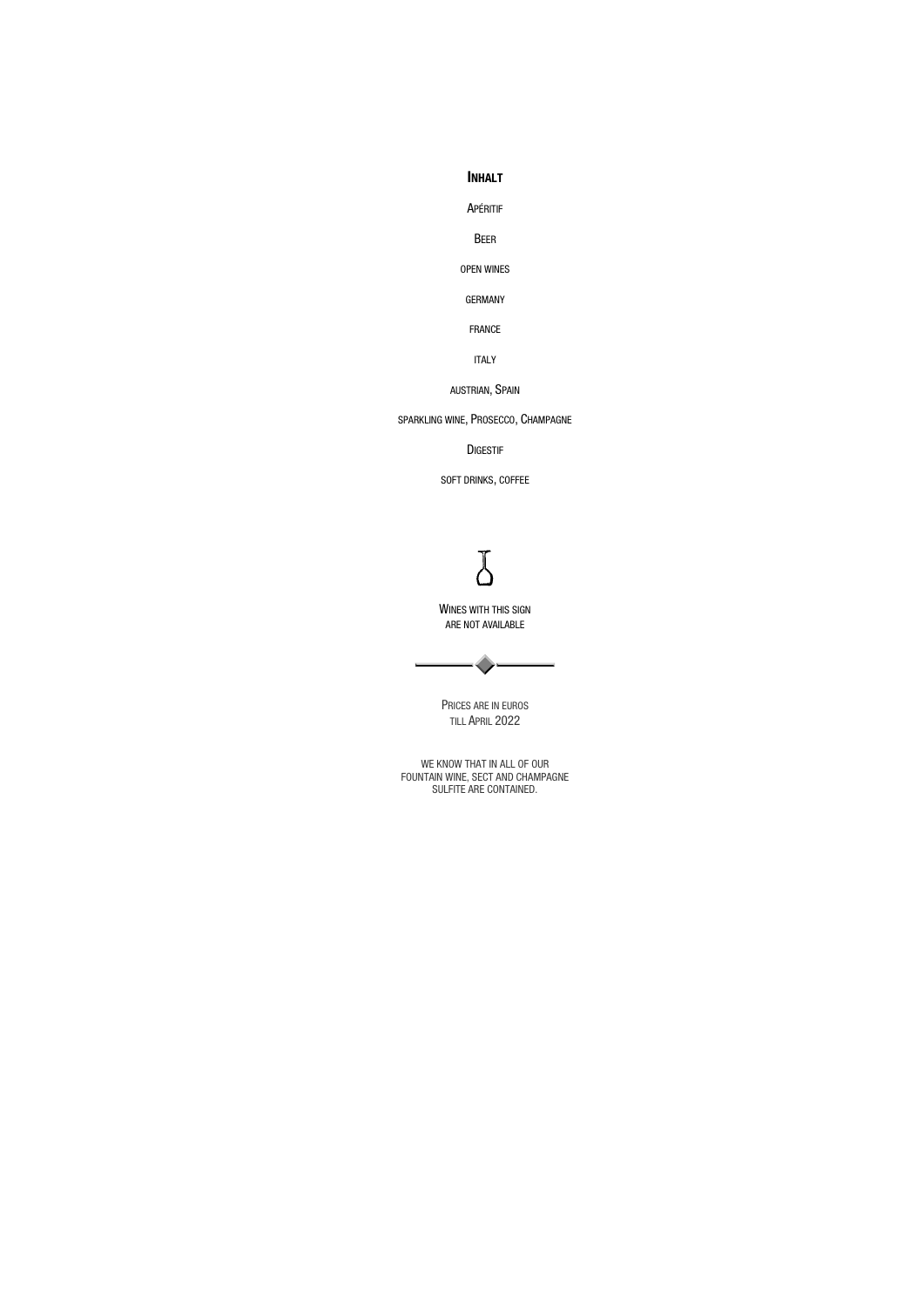| <b>APÉRITIF</b>                                                                                           |     |                      |  |
|-----------------------------------------------------------------------------------------------------------|-----|----------------------|--|
| <b>SHERRY TIO PEPE VERY DRY FINO</b>                                                                      |     | 5CL € 4,90           |  |
| <b>SHERRY SANDEMAN MEDIUM DRY</b>                                                                         |     | 5CL € 4,90           |  |
| PORTWEIN FERREIRA TAWNY                                                                                   | 5CL | € 4,90               |  |
| CAMPARI-SODA*                                                                                             |     | 0,25L € 7,90         |  |
| CAMPARI-ORANGE*                                                                                           |     | $0,25L \in 9,50$     |  |
| <b>KUFFLER EDITION ROSE BRUT</b><br><b>GERMAN SPARKLING WINE B.A. PFALZ</b><br><b>BOTTLE FERMENTATION</b> |     | $0,20L \in 9,50$     |  |
| <b>APEROL SPRITZ</b>                                                                                      |     | $0,2L$ $\in$ 8,50    |  |
| <b>HUGO</b>                                                                                               |     | $0,2L$ $\in$ 8,50    |  |
| <b>KIR ROYAL</b>                                                                                          |     | $0,1$ $\times$ 17,00 |  |
| <b>COCKTAIL BELLINI</b>                                                                                   |     | $0,1$ $\in$ 9,50     |  |
| <b>SPATENHAUS COCKTAIL</b>                                                                                |     | $0,1$ L $\in$ 9,50   |  |
| SAN BITTER* (ALKOHOLFREI)<br>WITH ORANGE JUICE                                                            |     | $0,2L$ $\in$ 6,50    |  |
| <b>PROSECCO SPUMANTE SUPERIORE</b><br><b>DOCG CANTINA MASCHIO</b>                                         |     | $0,1$ $\times$ 6,00  |  |
| <b>CREMANT DE LOIRE ROSE BRUT EDITION KUFFLER</b><br><b>APPELLATION DE LOIRE CONTROLEE</b>                |     | $0,1$ L $\in$ 7,50   |  |
| <b>CHAMPAGNER AC</b><br>LOUIS ROEDERER COLLECTION BRUT                                                    |     | $0,1$ L $\in$ 17,00  |  |

\* MIT FARBSTOFF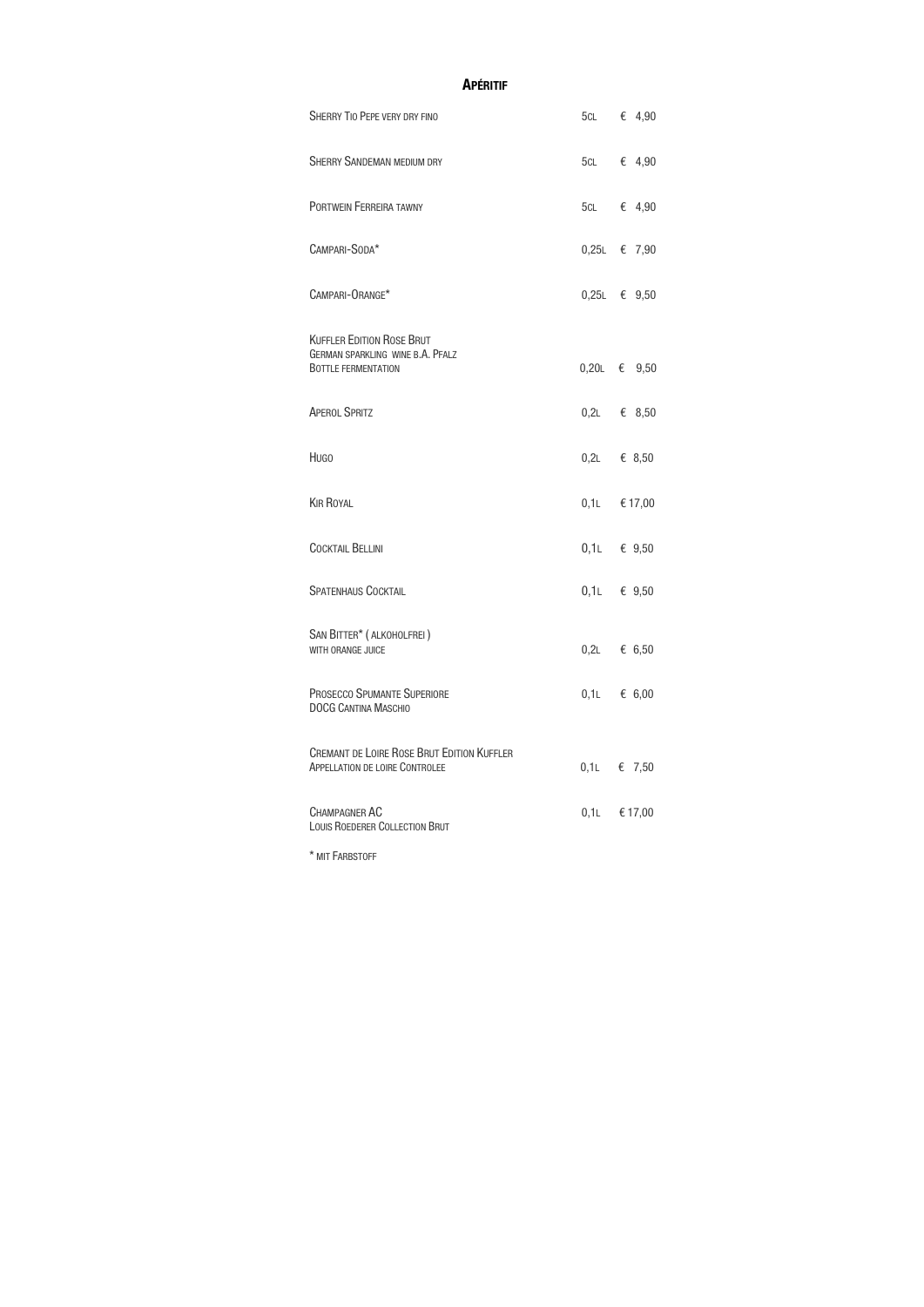### **BEER**

| SPATEN MÜNCHEN HELL (LAGER BEER)                           |         | $0,5L$ $\in$ 5,70<br>$0,3L$ $\in$ 4,70 |
|------------------------------------------------------------|---------|----------------------------------------|
| <b>BECKS PILS VOM FASS</b>                                 | 0,3L    | €4,90                                  |
| <b>BECKS PILS UNFILTERED NATURTRÜB</b>                     |         | $0,33L \in 4,90$                       |
| <b>SPATEN-FRANZISKANER</b><br><b>WHEAT BEER</b>            | 0,3L    | $0,5L$ $\in$ 5,90<br>€4,80             |
| FRANZISKANER<br><b>LIGHIT WHEAT BEER</b>                   | $0,5$ L | € 5,90                                 |
| <b>SPATEN-FRANZISKANER</b><br>DARK WHEAT BEER              | $0,5$ L | € 5,90                                 |
| <b>SPATEN-FRANZISKANER</b><br>NON ALCOHOLIC WHEAT BEER     | $0,5$ L | € 5,90                                 |
| LÖWENBRÄU-URTYP                                            | 0,3L    | €4,90                                  |
| LÖWENBRÄU-TRIUMPHATOR<br>DUNKLER DOPPELBOCK                |         | $0,5L$ $\in$ 5,90                      |
| LÖWENBRÄU DUNKEL                                           |         | $0,5L$ $\in$ 5,70                      |
| LÖWENBRÄU<br>NON ALCOHOLIC                                 | $0,5$ L | € 5,70                                 |
| BECK'S NON-ALCOHOLIC                                       | 0,33L   | €4,90                                  |
| RADLER<br><b>SPATEN MÜNCHNER HELL AND LEMONADE</b>         | $0,5$ L | € 5,70                                 |
| Russ' <sub>N</sub><br>FRANZISKANER WHEAT BERR AND LEMONADE | $0,5$ L | € 5,90                                 |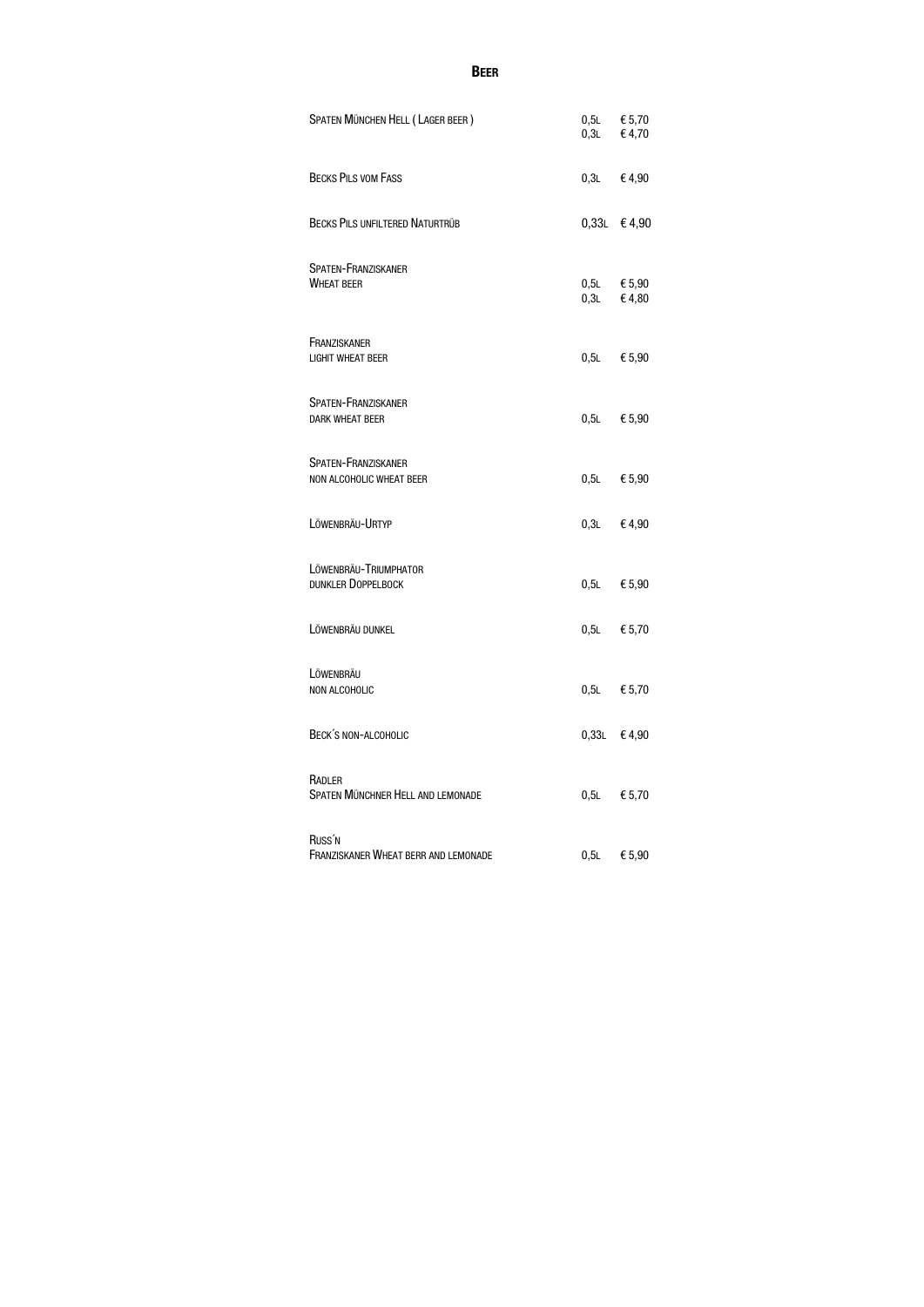# OPEN WINES 0,2L

| <b>GERMAN WHITE WINES</b><br><b>MOSEL</b><br>2020 HOUSEWINE EDITION KUFFLER<br><b>WEISSBURGUNDER QBA</b><br>REICHSGRAF VON KESSELSTATT  | € $9,00$ |
|-----------------------------------------------------------------------------------------------------------------------------------------|----------|
| <b>FRANKEN</b><br>2019 HOUSEWINE KUFFLER<br><b>SILVANER BAVARIAN EDITION</b><br>FÜRSTLICH CASTELL'SCHES DOMÄNENAMT                      | €9,00    |
| PFALZ<br>2020 RIESLING<br><b>QUALITY WINE DRY</b><br><b>REICHSRAT VON BUHL</b>                                                          | €7,50    |
| <b>BADEN</b><br>2020 MÜLLER-THURGAU<br><b>QUALITY WINE DRY</b><br><b>BADISCHER WINZERKELLER</b>                                         | €6,00    |
| <b>AUSTRIAN WHITE WINE</b><br><b>KREMSTAL</b><br>2021 GRÜNER VELTLINER<br><b>QUALITY WINE, SELEKTION KUFFLER</b><br><b>WINZER KREMS</b> | €6,50    |
| <b>FRENCH WINE</b><br><b>SÜDFRANKREICH</b><br>2020 CHARDONNAY AIMERY<br><b>VIN DE PAYS</b><br>D'OC CAVES DU SIEURS D'ARQUES             | €7,00    |
| <b>TALIAN WHITE WINE</b><br><b>DOLOMITI</b><br>2020 BIANCO DI CUSTOZA "I CLASSICI " DOC<br><b>CANTINA DI CUSTOZA</b>                    | € 8,20   |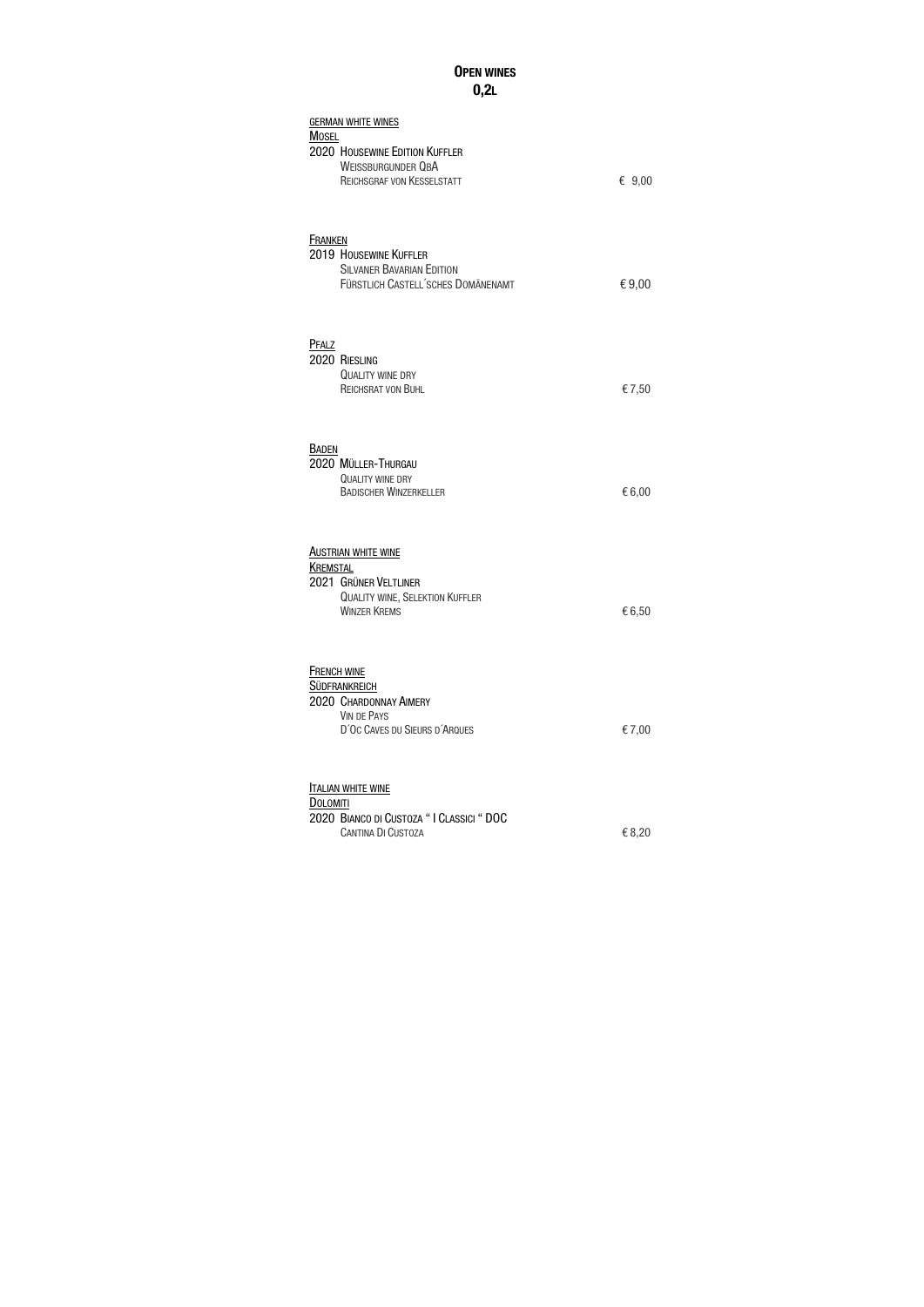# OPEN WINES  $0,2L$

| <b>GERMAN RED WINE</b><br>PFALZ<br>2017 HOUSEWINE EDITION KUFFLER<br><b>CUVEE HÖHENFLUG QBA</b><br><b>WINEHOUSE HENSEL</b>   | € 11,50  |
|------------------------------------------------------------------------------------------------------------------------------|----------|
| <b>AUSTRIAN RED WINE</b><br><b>WAGRAM</b><br>2019 BLUE ZWEIGELT<br><b>WEINGUT LETH</b>                                       | € 7,00   |
| <b>FRENCH RED WINE</b><br><b>LANGUEDOC</b><br>2020 MERLOT LES CEPAGES VIN DE PAYS D'OC<br><b>BARON PHILIPE DE ROTHSCHILD</b> | € 8,50   |
| <b>ITALIAN RED WINE</b><br><b>TOSCANA</b><br>2018 CHIANTI DOCG SAN LORENZO<br><b>CANTINA MELINI</b>                          | € 8,00   |
| <b>ROSE WINE</b><br><b>MOSEL</b><br>2020 EDITION KUFFLER SPÄTBURGUNDER ROSE QBA<br><b>REICHSGRAF VON KESSELSTATT</b>         | € $9,00$ |
| <b>PROVENCE</b><br>2020 MIRAVAL ROSE<br>AOP, VOM WEINGUT JOLIE-PITT & PERRIN                                                 | € 15,00  |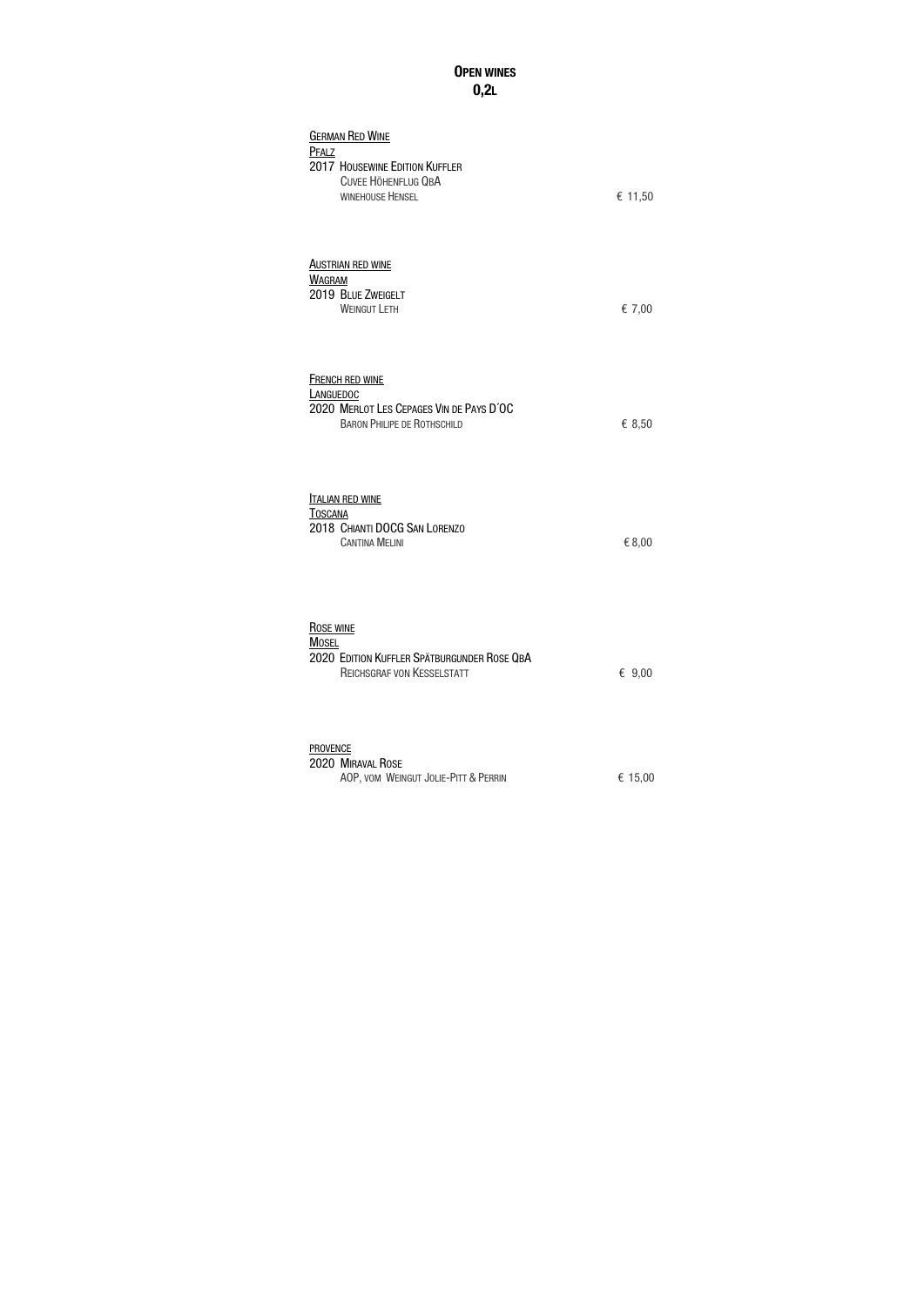### GERMAN WINES 0,75L

#### WHITE WINES

| <b>HOUSEWINES</b><br><b>MOSEL</b><br>2020 HOUSEWINE<br><b>EDITION KUFFLER</b><br><b>WEISSBURGUNDER QBA</b><br><b>REICHSGRAF VON KESSELSTATT</b> | €33,00  |
|-------------------------------------------------------------------------------------------------------------------------------------------------|---------|
| <b>FRANKEN</b><br>2019 HOUSEWINE<br><b>SILVANER BAVARIAN EDITION KUFFLER</b><br>FÜRSTLICH CASTELL'SCHES DOMÄNENAMT                              | €33,00  |
| <b>FRANKEN</b><br>2019 CUVEE PRIVÉE<br><b>SILVANER ROYAL WINE SELECTION</b><br>FÜRSTLICH CASTELL'SCHES DOMÄNENAMT                               | €49,00  |
| RHEINGAU<br><b>2020 RAUENTHAL ESTATE</b><br><b>RIESLING QUALITY WINE</b><br><b>GEORG BREUER</b>                                                 | € 39,00 |
| 2020 SCHLOB JOHANNISBERGER RIESLING<br><b>GELBLACK VDO QUALITY WINE DRY</b><br><b>FÜRST VON METTERNICH</b>                                      | €43,00  |
| <b>PFALZ</b><br>2020 KAITUI SAUVIGNON BLANC<br><b>MARKUS SCHNEIDER</b>                                                                          | €46,00  |
| <b>BADEN</b><br>2020 GRAUBURGUNDER<br><b>QUALITY WINE DRY</b><br><b>WEINGUT ALEXANDER LAIBLE</b>                                                | €46,00  |
| <b>RHEINHESSEN</b><br>2019 WESTHOFENER WEISSER BURGUNDER & CHARDONNAY<br><b>VDP ORTS WINE</b><br><b>WEINGUT WITMANN</b>                         | € 65,00 |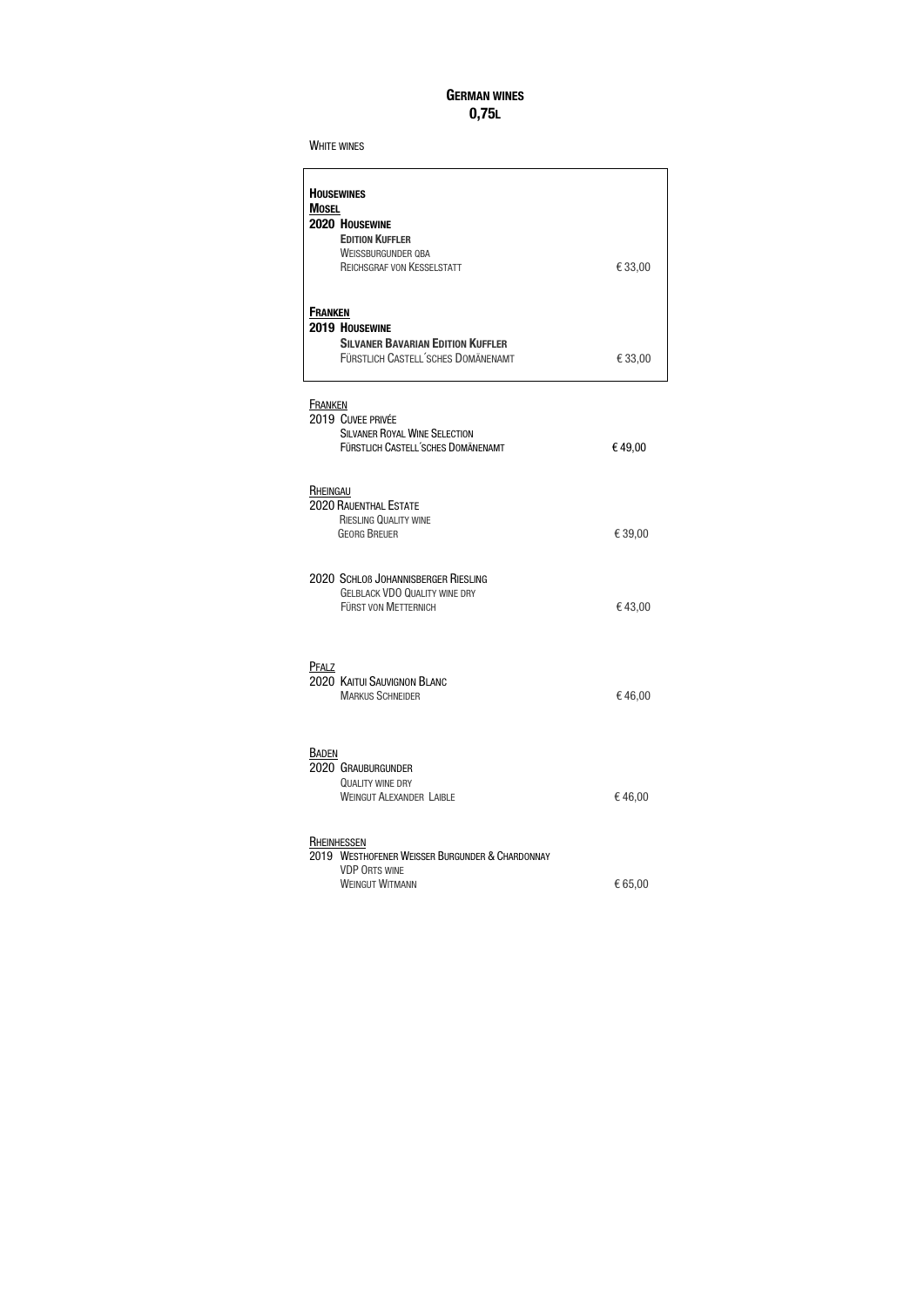### GERMAN WINES 0,75L

| <b>HOUSEWINE</b>              |         |
|-------------------------------|---------|
| PFALZ                         |         |
| 2017 HOUSEWINE                |         |
| <b>EDITION KUFFLER</b>        |         |
| <b>CUVEE HÖHENFLUG QBA</b>    |         |
| <b>WEINHAUS THOMAS HENSEL</b> | € 39,00 |
|                               |         |

| PFALZ        | 2017 CUVÈE URSPRUNG<br>2019 QUALITY WINE DRY<br><b>MARKUS SCHNEIDER</b>                    | €42,00  |
|--------------|--------------------------------------------------------------------------------------------|---------|
|              | 2019 BLACK PRINT CUVEE<br><b>MARKUS SCHNEIDER</b>                                          | € 56,00 |
|              | 2017 MERLOT "ANSWER" QBA<br><b>QUALITY WINE DRY</b><br><b>EMIL BAUER &amp; SÖHNE</b>       | €42,00  |
| <b>BADEN</b> | 2018 SPÄTBURGUNDER<br><b>VDP GUTSWINE</b><br><b>FRANZ KELLER - WEINGUT SCHWARZER ADLER</b> | €43,00  |

| ROSEWINE                                    |         |
|---------------------------------------------|---------|
| <b>MOSEL</b>                                |         |
| 2020 EDITION KUFFLER SPÄTBURGUNDER ROSE QBA |         |
| <b>REICHSGRAF VON KESSELSTATT</b>           | € 33.00 |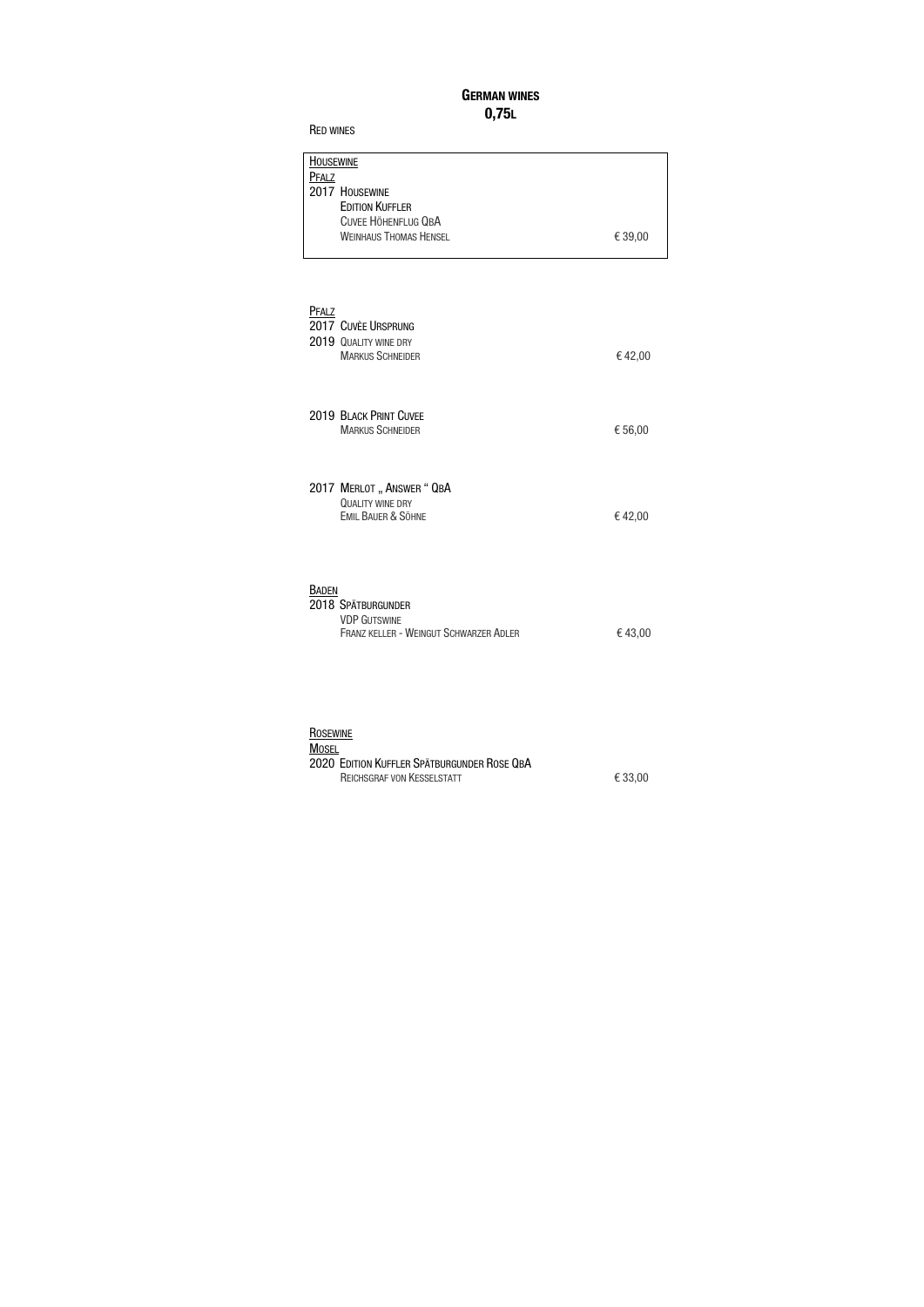### **FRENCH WINES** 0,75L

| <b>WHITE WINES</b><br><b>BURGUND</b><br>2020 CHABLIS<br><b>DOMAINE PINSON FRERES</b>                                            | €61,00  |
|---------------------------------------------------------------------------------------------------------------------------------|---------|
| <b>LOIRE</b><br>2020 SANCERRE LES BONNES BOUCHES AC<br><b>HENRI BOURGEOIS</b>                                                   | €72,00  |
| RHONE<br>2019 CHARDONNAY ARDECHE I.G.P.<br>COTEAUX DE L'ARDECHE<br><b>MAISON LOUIS LATOUR</b>                                   | €32,00  |
| <b>RED WINES</b><br><b>BURGUND</b><br>2017 HAUTES-COTES DE BEAUNE<br><b>VIEILLES VIGNES</b><br><b>DOMAINE SEBASTIEN MAGNIEN</b> | € 52,00 |
| LANGUEDOC<br>2020 MERLOT LES CEPAGES VIN DE PAYS D'OC<br><b>BARON PHILIPPE DE ROTHSCHILD</b>                                    | € 32,00 |
| <b>RHONE</b><br>2018 CHATEAUNEUF DU PAPE<br><b>DOMAINE DU VIEUX LAZARET</b>                                                     | €85,00  |
| ROSE WINE<br><b>PROVENCE</b><br>2020 MIRAVAL ROSE<br>AOP, VOM WEINGUT JOLIE-PITT & PERRIN                                       | € 56,00 |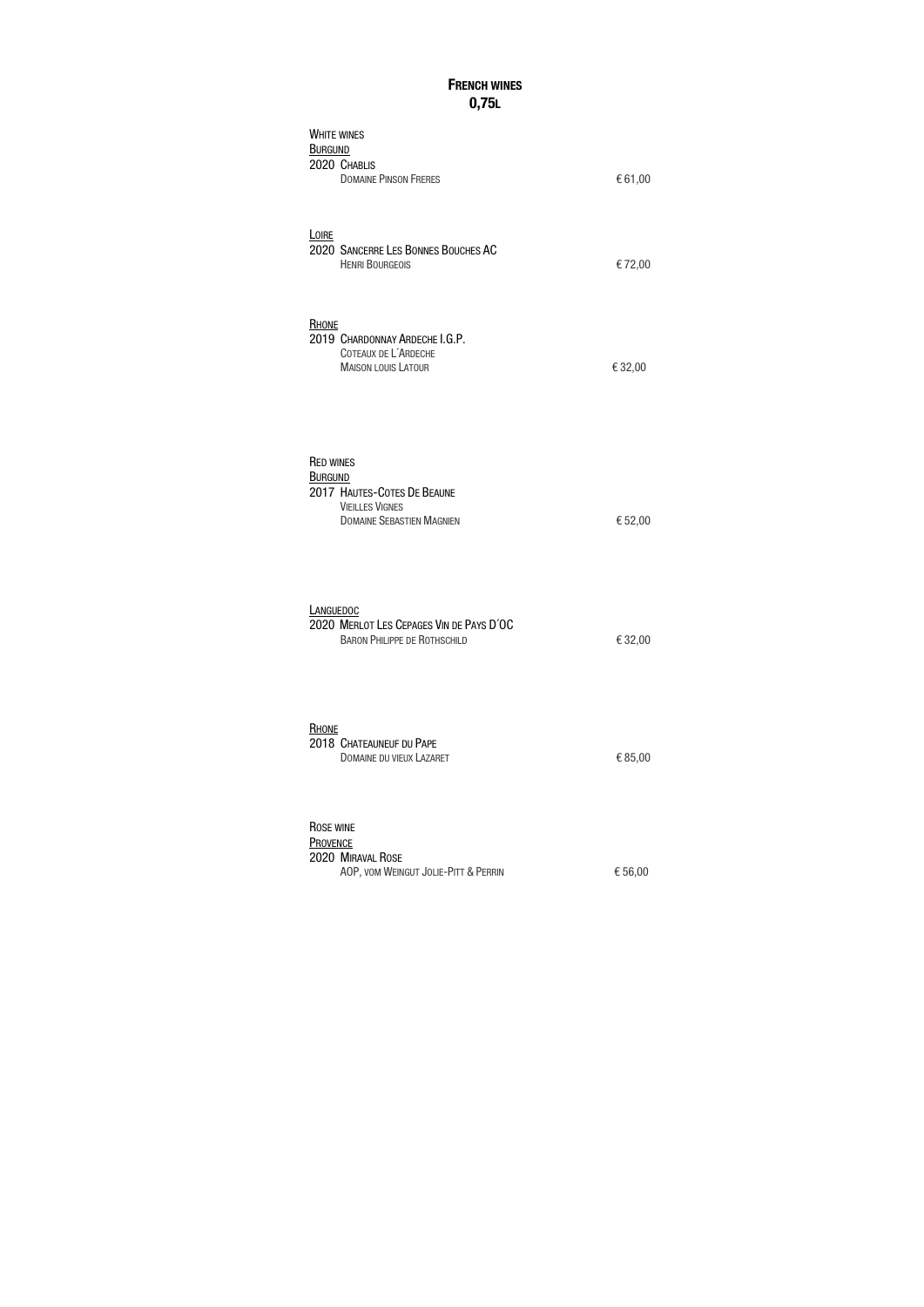### **ITALIAN WINES** 0,75L

| <b>WHITE WINES</b><br><b>DOLOMITI</b>                                  |         |
|------------------------------------------------------------------------|---------|
| 2020 BIANCO DI CUSTOZA " CLASSICI " IGT<br><b>CANTINA DI CUSTOZA</b>   | € 29,00 |
| <b>SÜDTIROL</b><br>2020 CHARDONNAY DOC STELVIN<br><b>ALOIS LAGEDER</b> | €42,00  |
| LOMBARDEI<br>2020 LUGANA   FRATI<br>CÁ DEI FRATI, DOC                  | €45,00  |

| <b>RED WINES</b>                                |         |
|-------------------------------------------------|---------|
| TOSCANA                                         |         |
| 2018 "IL GRIGIO " CHIANTI CLASSICO RISERVA DOCG |         |
| <b>WEINGUT SAN FELICE</b>                       | € 48,00 |

| PIEMONT                 |           |
|-------------------------|-----------|
| 2019 BARBERA D'ALBA DOC |           |
| PIO CESARE              | € $50,00$ |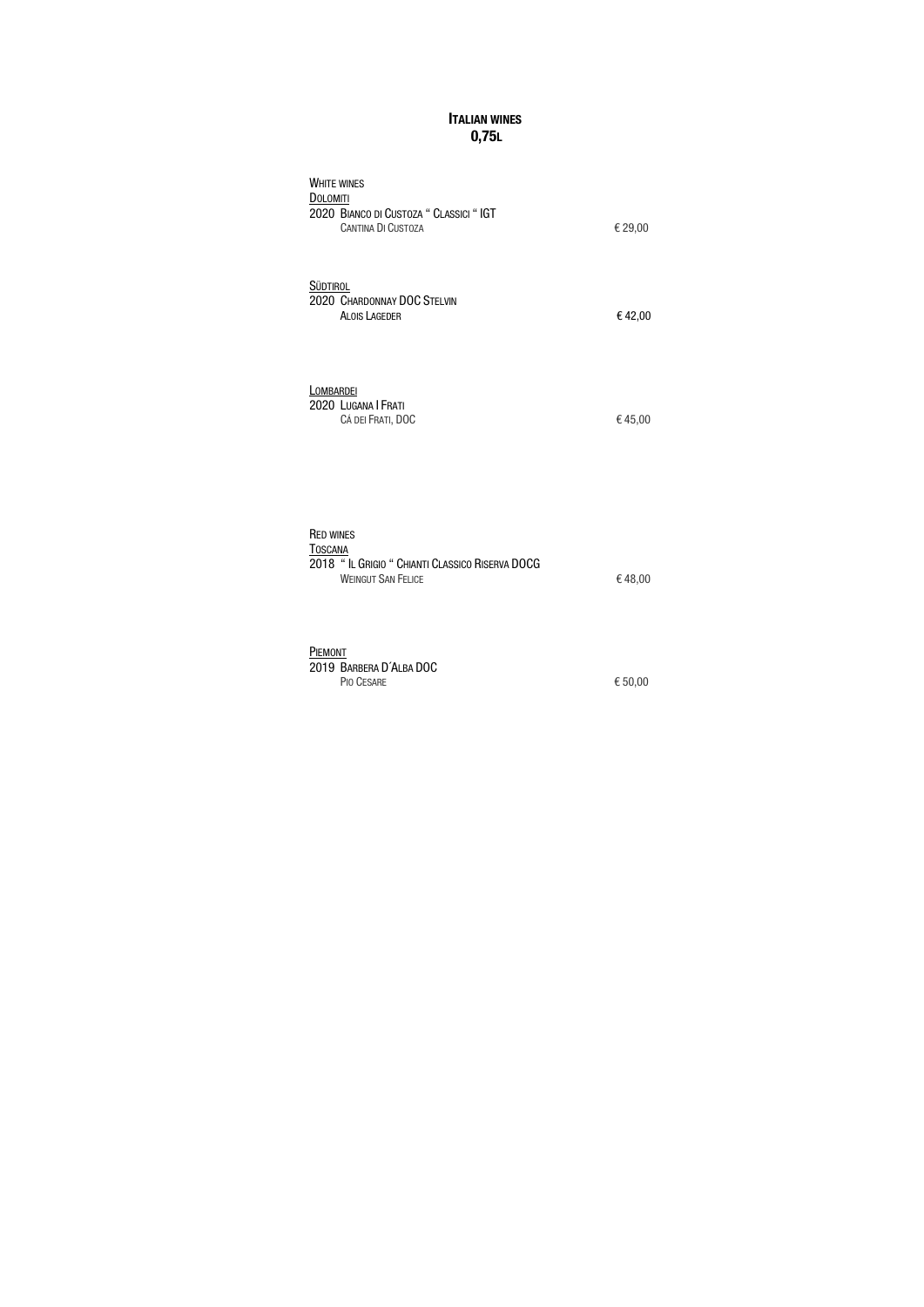### AUSTRIAN WINES 0,75L

| <b>WHITE WINE</b><br><b>STEIERMARK</b> | 2019 SAUVIGNON BLANC " THERESE " ERSTE STK LAGE<br><b>QUALITY WINE</b>                         |         |
|----------------------------------------|------------------------------------------------------------------------------------------------|---------|
|                                        | <b>WEINGUT POLZ</b>                                                                            | €72,00  |
| KAMPTAL                                | 2020 GRÜNER VELTLINER D.A.C. KAMPTALER TERRASSEN<br><b>QUALITY WINE</b><br>WEINGUT BRÜNDLMAYER | €45,00  |
| WIEN                                   | 2020 WIENER GEMISCHTER SATZ D.A.C.<br>CUVEE GV/WB/WR/NB DRY<br><b>FRITZ WIENINGER</b>          | €42,00  |
| <b>RED WINE</b><br><b>BURGENLAND</b>   | 2012 ZWEIGELT CLASSIC<br><b>SCHLOSS HALBTHURN</b>                                              | € 35,00 |
|                                        | 2017 BLAUFRÄNKISCH<br><b>QUALITY WINE</b><br><b>GERNOT HEINRICH</b>                            | €42,00  |
|                                        | 2018 ZWEIGELT HEIDEBODEN<br><b>QUALITY WINE</b><br><b>WEINGUT ROBERT GOLDENITS</b>             | €41,00  |
| <b>WEINVIERTEL</b>                     | 2021 ZWEIGELT SANDSTEIN<br><b>QUALITY WINE</b><br><b>WEINGUT PFAFFL</b>                        | €44,00  |
| <b>SPANISH WINE</b>                    |                                                                                                |         |

0,75L

RED WINE RIOJA 2014 SIERRA CANTABRIA RESERVA RIOJA RESERVA DOCA € 59,00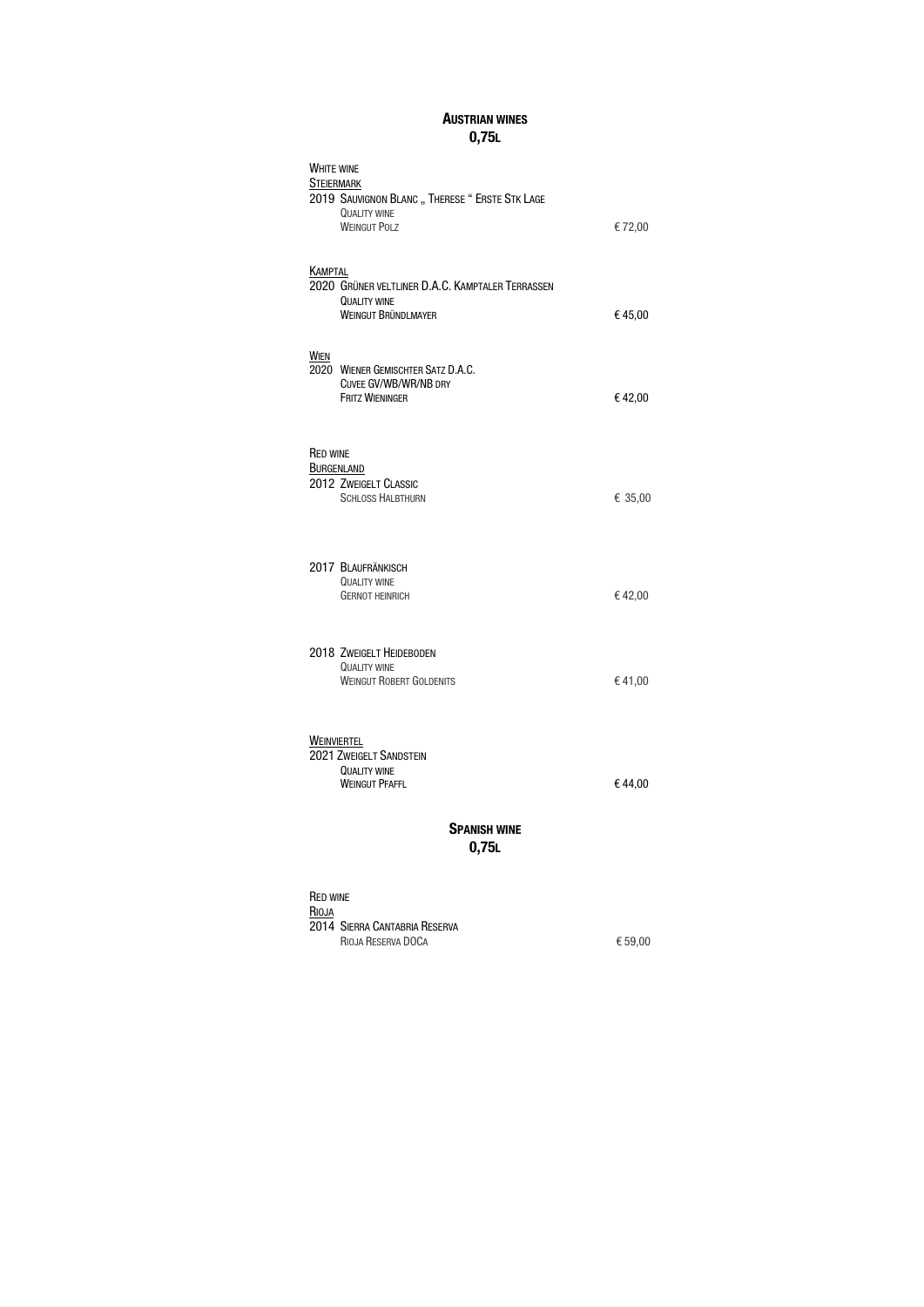# SPARKLING WINES - PROSECCO 0,75L

# **CHAMPAGNE** 0,75L

| <b>RIESLING SEKT TROCKEN</b><br><b>SCHLOSS WACHENHEIM</b>                                   | € 29,00 |
|---------------------------------------------------------------------------------------------|---------|
| <b>PROSECCO</b><br><b>SPUMANTE SUPERIORE DOCG</b><br><b>CANTINE MASCHIO</b>                 | € 39,00 |
| RIESLING SEKT BRUT FLASCHENGÄRUNG<br><b>WEINGUT REH</b>                                     | €42,00  |
| <b>CREMANT DE LOIRE ROSE BRUT, EDITION KUFFLER</b><br>APPELLATION DE LOIRE CONTROLEE, LOIRE | €45,00  |
| <b>RED MOON SPARKLING ALCOHOL FREE</b><br><b>CUVEE OF RED FRUITS</b>                        | € 33,00 |

| ROEDERER BRUT PREMIER AC                | € 109,00 |
|-----------------------------------------|----------|
| <b>MOËT ET CHANDON BRUT IMPERIAL AC</b> | € 109,00 |
| <b>RUINART BRUT ROSE AC</b>             | € 144,00 |
| CUVÉE DOM PÉRIGNON JAHRGANG AC          | € 320,00 |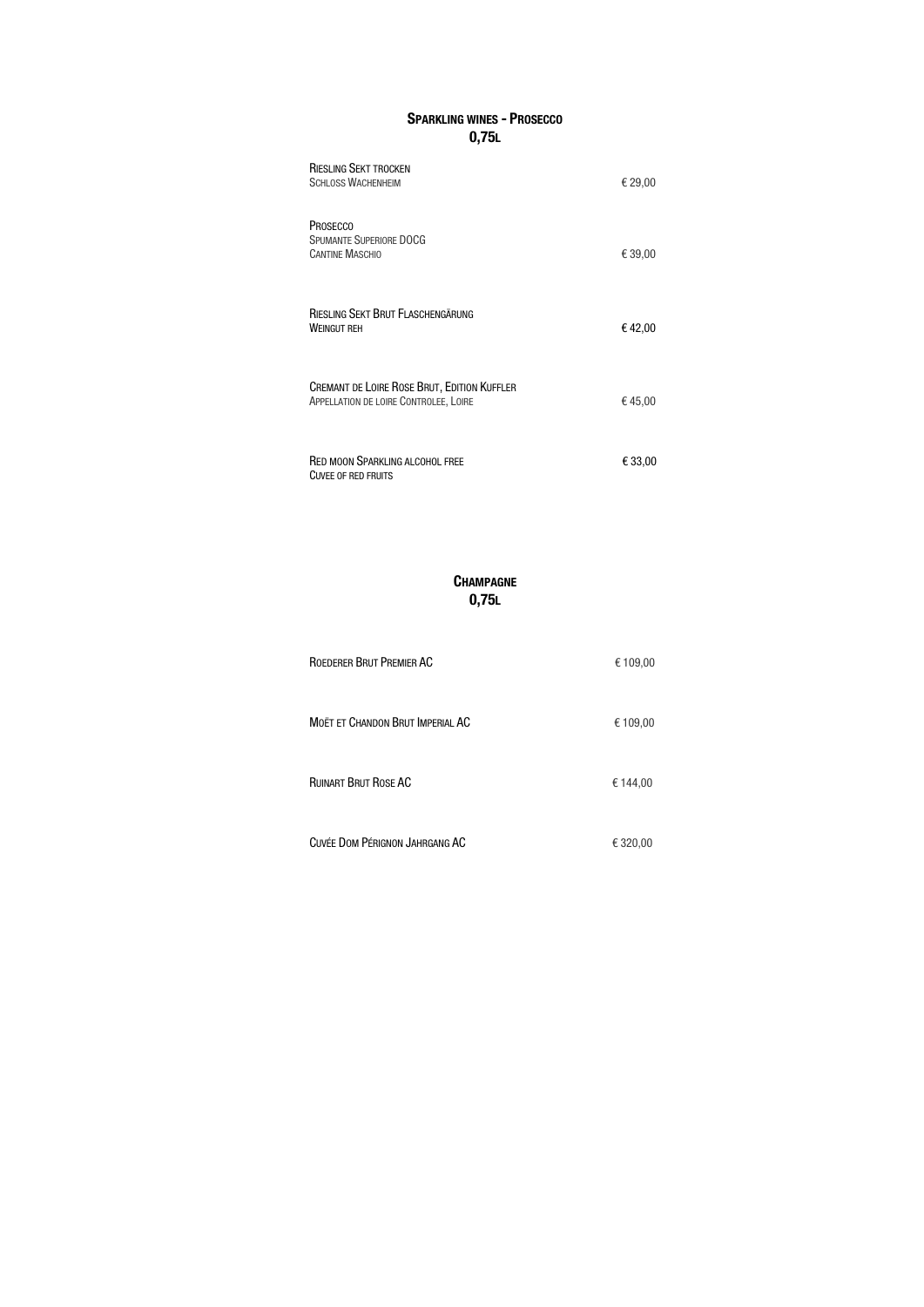### **DIGESTIF**

|                                                                                                   | 2 <sub>CL</sub> |
|---------------------------------------------------------------------------------------------------|-----------------|
| <b>WILLIAMINE</b><br><b>VON MORAND AUS DER SCHWEIZ</b>                                            | €9,00           |
| <b>WILDKIRSCHE NR. 1</b><br><b>VON ZIEGLER AUS FRANKEN</b>                                        | €12,90          |
| <b>GUGLHOF MARILLENBRAND</b><br>VON ANTON VOGL AUS HALLEIN BEI SALZBURG                           | €9,00           |
| <b>OBSTWASSER</b><br><b>OBSTBRAND AUS ÄPFELN UND BIRNEN</b><br>VON SCHLADERER AUS DEM SCHWARZWALD | €4,20           |
| <b>SCHLEHENGEIST</b><br>AUS DEM HAUSE HERTLEIN IN FRANKEN                                         | € 5,50          |
| <b>VOGELBEERE</b><br>VON DER DESTILLERIE LANTENHAMMER IN SCHLIERSEE                               | €8,00           |
| <b>WALDHIMBEERE</b><br>VON DER DESTILLERIE LANTENHAMMER IN SCHLIERSEE                             | €7,00           |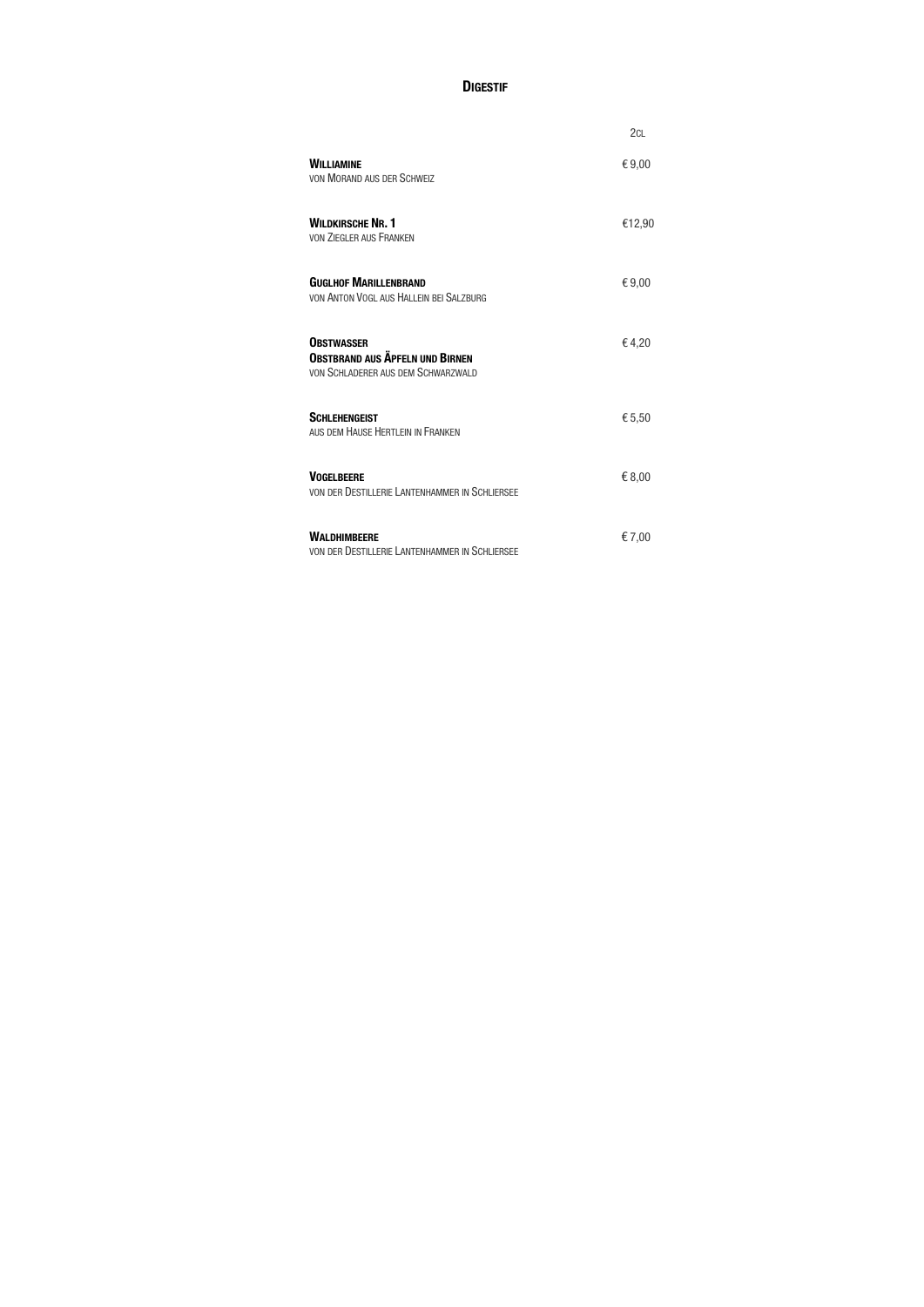# **DIGESTIF**

| <b>OBSTBRÄNDE</b>                               |                 |               |
|-------------------------------------------------|-----------------|---------------|
| <b>BIRNENBRAND VON LANTENHAMMER</b>             |                 | 2c∟ €<br>5,50 |
| <b>KIRSCH SCHLADERER AUS DEM SCHWARZWALD</b>    |                 | 4,50<br>2c∟ € |
| ZWETSCHGE SCHLADERER AUS DEM SCHWARZWALD        |                 | 4,90<br>2c∟ € |
|                                                 |                 |               |
| CALVADOS COEUR DE LION AUS FRANKREICH, V.S.O.P. |                 |               |
|                                                 |                 | 2cL € 7,00    |
| CALVADOS COEUR DE LION AUS FRANKREICH, 25 JAHRE |                 |               |
|                                                 |                 | 2cL € 12,00   |
|                                                 |                 |               |
| <b>BRÄNDE</b>                                   |                 |               |
| <b>BAYERISCHER GEBIRGSENZIAN GRASSL</b>         |                 | 2cL € 4,50    |
| <b>DÄNISCHER JUBILÄUMS DILL AQUAVIT</b>         |                 | 2cL € 4,50    |
| RUSSISCHER WODKA MOSKOVSKAYA                    |                 | 4CL € 7,00    |
| <b>RUSSIAN STANDARD PLATINUM WODKA</b>          |                 | 4CL€ 8,00     |
| <b>GORDON'S LONDON DRY GIN</b>                  |                 | 4CL € 9,00    |
| <b>BACARDI RUM CARTA BLANCA</b>                 |                 | 6,50<br>4c∟ € |
|                                                 |                 |               |
|                                                 |                 |               |
| <b>WEINBRAND - COGNACS - ARMAGNAC</b>           |                 |               |
| COGNAC RÉMY MARTIN V.S.O.P.                     | CA. 6 YEARS     | 2cL € 6,00    |
| COGNAC OTARD X.O.                               | CA. 30 YEARS    | 2cL € 10,00   |
| <b>COGNAC HINE ANTIQUES</b>                     | CA. 15-20 YEARS | 2cL € 12,00   |
| ARMAGNAC CLES DES DUCS V.S.O.P.                 | CA. 6 YEARS     | 2cL € 10,00   |
|                                                 |                 |               |
|                                                 |                 |               |
| <b>GRAPPA VUISINAR NONINO</b>                   |                 |               |
| <b>BRANDY OF FRIAUL</b>                         |                 | 2c∟€<br>6,70  |
| <b>GRAPPA FRAGOLINO NONINO</b>                  |                 |               |
| <b>BRANDY OF FRIAUL</b>                         |                 |               |
|                                                 |                 | 2cL € 12,00   |
|                                                 |                 |               |
| <b>BITTER</b>                                   |                 |               |
| <b>FERNET BRANCA</b>                            |                 | 2cL € 4,50    |
| AMARO RAMAZOTTI                                 |                 | 4cL € 7,50    |
| <b>JÄGERMEISTER</b>                             |                 | 2cL € 4,00    |
|                                                 |                 |               |
|                                                 |                 |               |
| <b>WHISKYS</b>                                  |                 |               |
| <b>JOHNNIE WALKER RED LABEL SCOTCH</b>          |                 | 4cL€ 8,50     |
| <b>CHIVAS REGAL SCOTCH</b>                      |                 | 4cL € 10,20   |
| 9,00                                            |                 |               |
|                                                 |                 |               |
|                                                 |                 |               |
| <b>LIKÖR</b>                                    |                 |               |
| AMARETTO DI SARONNO (MANDELLIKÖR)               |                 | 2CL € 4,90    |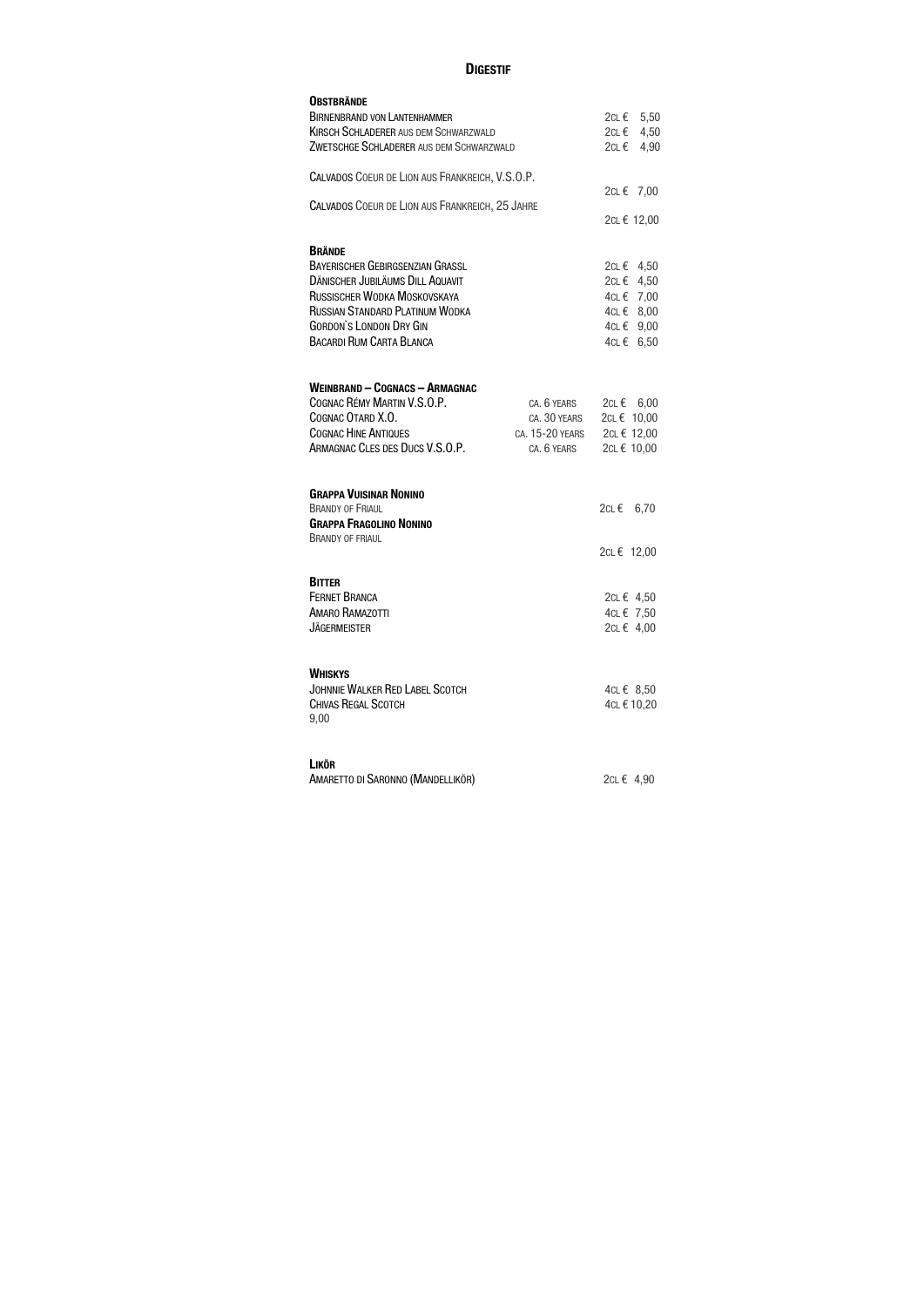#### **DRINKS**

| <b>WHITE WINESCHORLE</b>         |                 |
|----------------------------------|-----------------|
| WHITE WINE WITH MINERALWATER     | $0.4$ L € 7.90  |
| <b>RED WINESCHORLE</b>           |                 |
| <b>REDWINE WITH MINERALWATER</b> | $0.4L \in 7.90$ |
| APPLE JUICE SCHORLE              | $0.4$ L € 4,90  |
| RHUBARB, BLACK CURRANT SCHORLE   | $0,4L \in 4,90$ |

#### MINERALWATER

| $0.25$ L € 3.80   |
|-------------------|
| $0.75 L \in 7.80$ |
| $0.25L \in 3.80$  |
| $0.75 L \in 7.80$ |
|                   |

#### **SOFT DRINKS**

| <b>LEMONADE LIMON BLUNA</b>                                       | $0,2$ L € 2,20 |
|-------------------------------------------------------------------|----------------|
| AFRI COLA *                                                       | 0,2L € 3,80    |
| <b>AFRI COLA</b>                                                  | $0,4$ L € 5,90 |
| AFRI COLA LIGHT ***                                               | $0,2$ L € 3,80 |
| LEMONADE ORANGE BLUNA                                             | 0,2L € 2,20    |
| COLA MIX (AFRI COLA AND LEMONADE ORANGE BLUNA)                    | $0,4$ L € 5,50 |
| <b>WOLFRA APPLE JUICE</b>                                         | 0,2L € 3,80    |
| <b>WOLFRA APPLE JUICE NATURTRÜB</b>                               | 0,2L € 3,80    |
| <b>WOLFRA ORANGE JUICE</b>                                        | 0,2L € 3,80    |
| <b>WOLFRA RED GRAPE JUICE</b>                                     | $0,2$ L € 3,80 |
| <b>WOLFRA BLACK CURRANT NECTAR</b>                                | 0,2L € 3,80    |
| <b>SCHWEPPES BITTER LEMON **</b>                                  | 0,2L € 3,80    |
| <b>SCHWEPPES TONIC WATER **</b>                                   | $0,2$ L € 3,80 |
| <b>SCHWEPPES GINGER ALE</b>                                       | $0.2$ L € 3.80 |
| * WITH CAFFEINE ** CONTAINNING CHININE<br>*** KONSERVIERUNGSSTOFF |                |